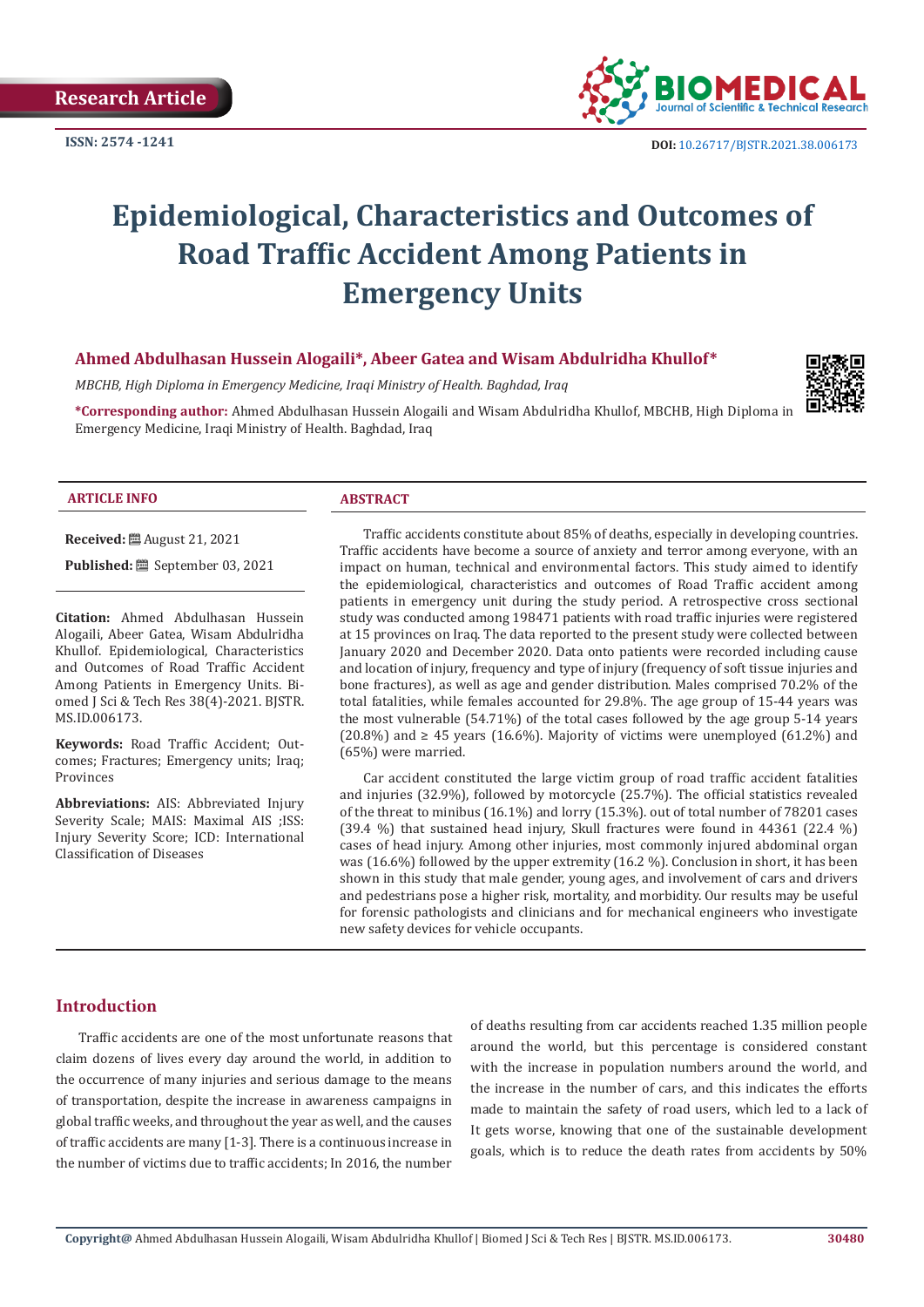by 2020, has not yet been achieved [4-6]. Life and death; the care of the injured is a very delicate matter; If it is done wrong, it may lead to the death of the injured, or aggravate his injury, and this can be avoided by registering in specialized training programs in ambulance, and caring for the injured from accidents [7-8].

The continent of Africa is the highest in recording death rates from accidents, and the ages of deaths resulting from traffic accidents range between young people and children from 5 to 29 years old, while males cause road accidents at a higher rate than females, accounting for 73% of deaths that result from accidents [9-10]. Therefore, the RTA occurred among the youngest under the age of 25 years [11]. Traffic accidents leave a lot of damage, whether economic, social, or human, and these accidents have several consequences and many costs, and these costs, for example: treatment of the injured, the length of their care, and the loss of the production process due to injury [12-13]. In addition to the loss of welfare and material losses service to the injured, rescue operations, police work, investigations into the cause of the accident, and in addition to these losses, the costs and damages resulting from accidents are also borne by the families of the victims and injured [14]. While the costs of accidents in developing countries are estimated at 65 billion dollars annually; that is, it exceeds the amounts provided annually for development aid, and it must be said that all efforts made for maintain the safety of drivers while driving on the roads have not achieved the required results [15].

Adolescents, especially those ages between 16 to 19 years, should be educated and given sufficient experience and the necessary skill to take responsibility for driving and to keep them safe on the roads because of its great role in avoiding accidents [16]. Statistics indicate that the aforementioned age group is the most likely to die as a result of car accidents, and they cause four times more horrific accidents than the age group between 25 to 69 years [17]. Technology plays an important role in preventing car accidents, reducing the risk of injury, and maintaining the safety of both drivers and pedestrians, such as: sending warning signals before a collision occurs, enabling the driver to avoid an accident, facilitating the detection of blind spots on the vehicle, and improving brake systems [18]. Therefore, the driver must choose a car with high safety specifications, and advanced technology to improve safety while driving and, asking about the vehicle's specifications before purchasing it [19]. This study aimed to identify the epidemiological, characteristics and outcomes of Road Traffic accident among patients in emergency unit during the study period.

# **Methodology**

A retrospective cross sectional study was conducted among 198471 patients with road traffic injuries were registered on

fifteen provinces in Iraq. The data reported on the present study were collected between January 2020 and December 2020. Data were collected including medical history, patient symptoms, clinical signs and the radiological findings. Data onto patients were recorded including cause and location of injury, frequency and type of injury (frequency of soft tissue injuries and bone fractures), as well as age and gender distribution. Duration of recovery and associated complication was also recorded. Road traffic injuries were classified into [20], soft-tissue injuries, fractures and injuries of organs. Soft-tissue injuries were classified into abrasion, contusion and laceration. Fractures were classified into; skull (fissure and depressed fractures) and long bones. The Glasgow Coma Scale was used to assess the severity of brain injury. A conservative or operative intervention done for all the cases was also recorded. Traffic accidents are classified according to the E code of the International Classification of Diseases (ICD).

By definition, this category includes all accidents involving at least one vehicle for any kind. The definition used in the present study embraces also pedestrians injured in an accident not involving another person or vehicle, e.g. an injury caused by slipping or stumbling [21]. Objective measures of injury severity -the injury severity score (ISS) and the 1990 revision of the abbreviated injury scale (AIS-90) was determined. The AIS is a scale for categorizing injury type and severity. The body is divided into six regions (i.e., head or neck, face, chest, abdomen, extremities, and external) in which injuries are graded from 1 (minor) to 6 (clinically untreatable). The maximal AIS (MAIS), which is the highest single AIS code in a patient with multiple injuries, was determined. The ISS, which is useful for assessing the severity of multiple injuries, is the sum of the squares of the highest AIS coded in each of much three most severely injured body regions [22]. Statistical analyses performed included descriptive analysis, chi square test, Fisher's exact test, and Mann-Whitney's U test. This was followed by logistic regression analyses to determine the impact on the main causes of craniofacial injuries. The SPSS Version 16.0 (SPSS Inc., Chicago, IL) and Epi Info™ Version 3.5 were used for statistical analyses.

# **Results**

Out of 198471 of RTA patients, half of them 54.7% occurred in the age group 15 to 44 years old and 20.8 % in the age 4 to 14 years old. Male cases 70.2% were more than 29.8% female cases. 61.2% were unemployed and 65% were married. Car constitutes the large victim group of road traffic accident fatalities and injuries (32.9%), followed by motorcycle  $(25.7%)$ ,  $16.1%$  by minibus and  $15.3%$ by lorry (Table1). In Table 2 shows that the highest frequency 22.4% of them had fractures ;followed by 17.4% had spinal injuries, 15.9% had burnt abdominal injuries, 10.7% and 10.2% had TBJ and burnt chest injuries respectively. In Figure 1 shows the highest frequency (39.4%) 78201/198471 had injury in head and neck rejoin followed by (16.6%) 33025/198471 in abdominal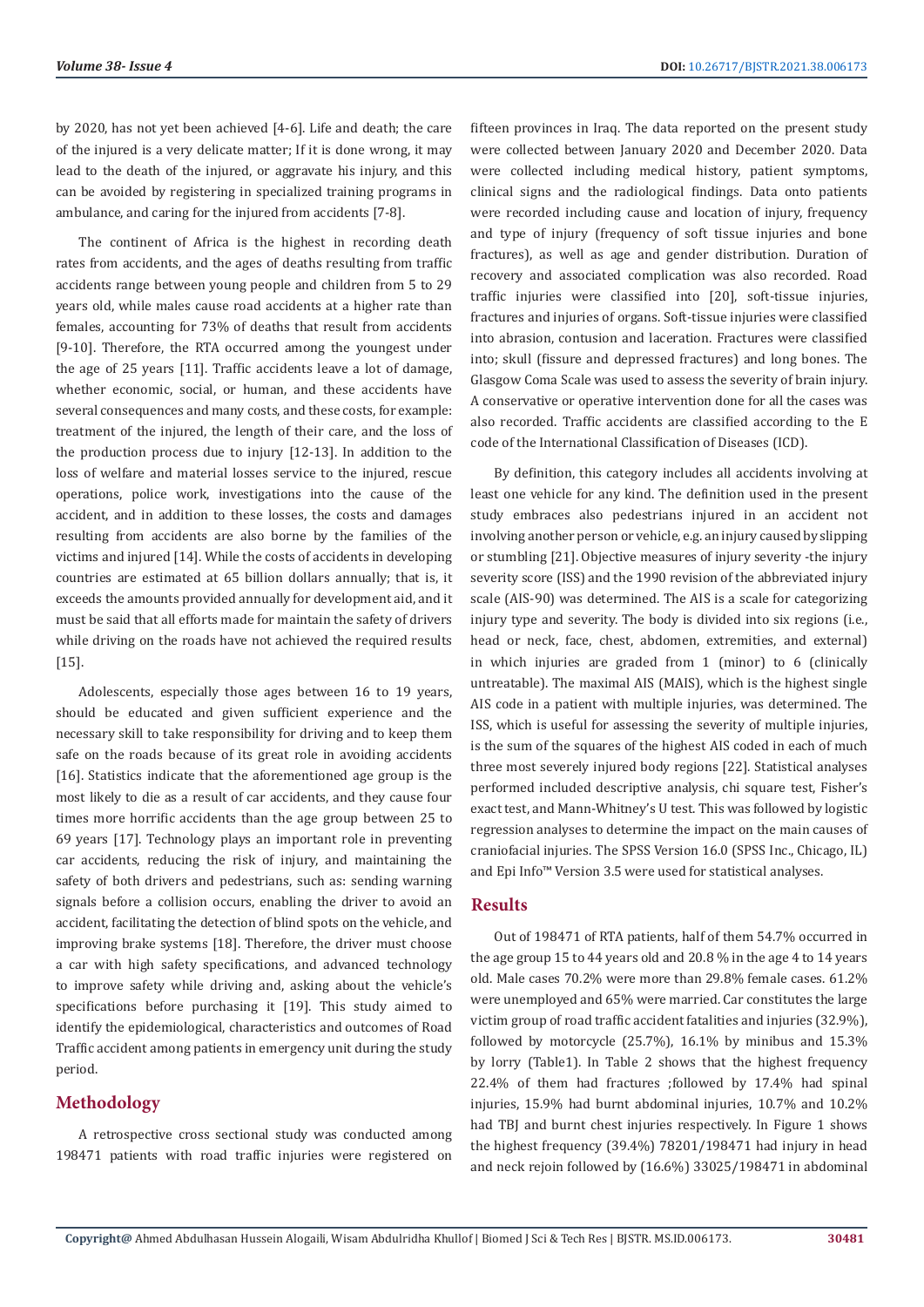rejoin and (16.2%) 32121/198471 in upper extremity rejoin. The studied cases were divided into six groups according to abbreviated injury severity scale (AIS), the highest number of patients scored AIS 3(32.8%) and the least number (6.5%) scored AIS 6 (Table 3). According to outcome of studied cases involved in road traffic accidents,32.8% discharged after recovery , 5.6% absconded,22.2% transferred to other hospital or unit and , 39.4% died (Table 4). Out of 78219 victims, 24158cases (30.9%) died instantly and 54061 (69.1) % died after a period of hospitalization (Table 5). Out of the hospitalized victims, 21.8% died in the first 24 h, 33.8% died in a period of 1–10 days, 18. 4% died in 11–20 days, and 26% died in more than 21 days (Table 6).

**Table 1:** Characteristics of RTA among patients in emergency units.

| <b>Variables</b>         | <b>Frequency (198471)</b> | Percent |  |
|--------------------------|---------------------------|---------|--|
| Age groups               |                           |         |  |
| Less than one year       | 15864                     | 7.9     |  |
| $5 - 14$                 | 41203                     | 20.8    |  |
| 15-44                    | 108509                    | 54.7    |  |
| $\geq 45$                | 32895                     | 16.6    |  |
| Gender                   |                           |         |  |
| Male                     | 139284                    | 70.2    |  |
| Female                   | 59187                     | 29.8    |  |
| <b>Occupation</b>        |                           |         |  |
| Employed                 | 54915                     | 27.7    |  |
| Unemployed               | 121502                    | 61.2    |  |
| Others                   | 22054                     | 11.1    |  |
| <b>Marital status</b>    |                           |         |  |
| Single                   | 37889                     | 19.1    |  |
| Married                  | 129042                    | 65.0    |  |
| Divorced, widowed        | 31540                     | 15.9    |  |
| <b>Types of vehicles</b> |                           |         |  |
| Motorcycle               | 51025                     | 25.7    |  |
| Minibus                  | 31987                     | 16.1    |  |
| Car                      | 65187                     | 32.9    |  |
| Lorry                    | 30443                     | 15.3    |  |
| Pedestrian               | 19829                     | 10.0    |  |

**Table 2:** Type of injuries.

| <b>Types</b>             | Frequency | <b>Percent</b> |
|--------------------------|-----------|----------------|
| Traumatic brain injuries | 21216     | 10.7           |
| Fractures                | 44361     | 22.4           |
| Soft tissue injuries     | 17985     | 9.1            |
| Burnt chest injuries     | 20362     | 10.2           |
| Burnt abdominal injuries | 31520     | 15.9           |
| <b>Burns</b>             | 19251     | 9.7            |
| Spinal injuries          | 34520     | 17.4           |
| Crush injuries           | 9256      | 4.7            |
| Total                    | 198471    | 100            |

**Table 3:** Distribution of cases according to Abbreviated Injury Severity Scale (AIS).

| <b>Abbreviated Injury Severity Scale</b> | <b>Frequency</b> | Percent |
|------------------------------------------|------------------|---------|
| AIS1/Minor                               | 23098            | 11.6    |
| AIS2/Moderate                            | 31980            | 16.2    |
| AIS3/Serious but not life threatening    | 65174            | 32.8    |
| AIS4/Severe, life threatening            | 21005            | 10.6    |
| AIS5/Critical, survival uncertain        | 44278            | 22.3    |
| AIS6/Virtually un survivable             | 12936            | 6.5     |
| Total                                    | 198471           | 100     |

**Table 4:** Distribution of cases according to outcomes of RTA.

| <b>Outcomes</b>                       | Frequency | <b>Percent</b> |
|---------------------------------------|-----------|----------------|
| Recovery                              | 65124     | 32.8           |
| Absconded                             | 11096     | 5.6            |
| Transferred to other hospital or unit | 44032     | 22.2.          |
| Died                                  | 78219     | 39.4           |
| Total                                 | 198471    | 100            |

**Table 5:** Survival time of Fatal Vehicular Accidents.

| Time of hospitalization | <b>Frequency</b> | Percent |
|-------------------------|------------------|---------|
| Instant death           | 24158            | 30.9    |
| Later death             | 54061            | 69.1    |
| Total                   | 78219            | 100     |

**Table 6:** Period of hospitalization until death.

| <b>Period of hospitalization</b> | <b>Frequency</b> | Percent |
|----------------------------------|------------------|---------|
| 0-24 hours                       | 17035            | 21.8    |
| $1-10$ days                      | 26474            | 33.8    |
| $11-20$ days                     | 14398            | 18.4    |
| Over 21 days                     | 20312            | 26.0    |
| Total                            | 78219            | 100     |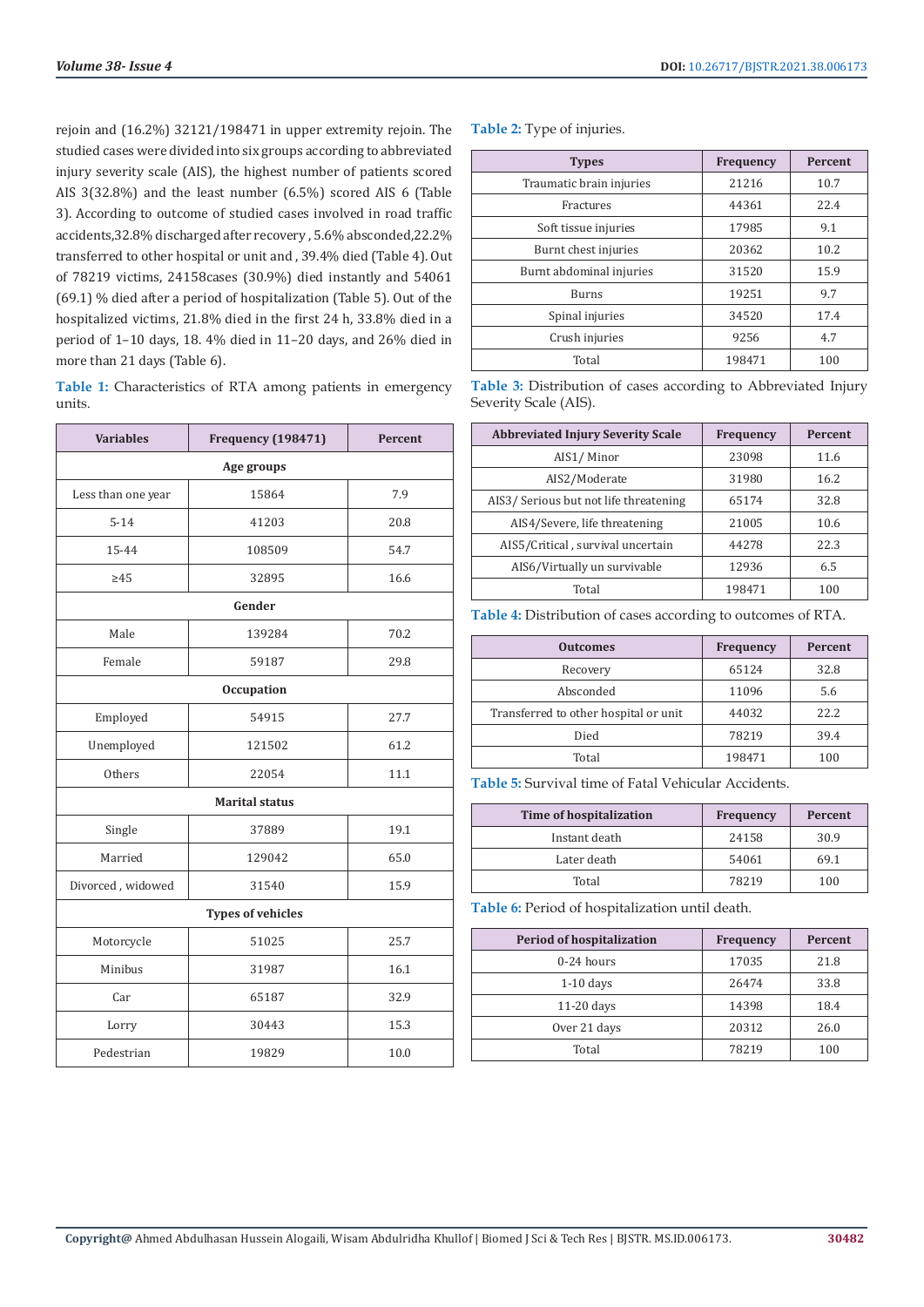

**Figure 1**: Distribution of RTA by body rejoins.

#### **Discussion**

This study aimed to identify the epidemiological, characteristics and outcomes of Road Traffic accident among patients in emergency unit during the study period. The most common age group affected in this study was 15 to 44 years old (54.7%) and is agreement with other studies from other countries [23-25]. The ages in this category are the most active and energetic and the most of them are car users and, therefore it's represented the largest number of injuries and deaths resulting from accidents and, this has an impact on the economic, social and psychological level as well. Preventive measures are important to this category and, thus reduce the risks of exposure to severe danger that has an impact on the body. The result of accident is either disability or loss of life. Also, adolescents and young adults have different behavior when driving cars, including drinking, speeding, neglecting seat belts, risking driving at night, and racing against young people as a form of betting. Recent studies conducted in some countries indicate that young drivers between the ages of 18 and 27 years are more likely to be killed compared with other age groups, as well as lack of experience and risk are two factors associated with the occurrence of collision accidents among adolescents.

In our study, we found that the majority 70.2% of those exposed to accidents are males, and this is due to the predominance of men. As some of them become more aggressive in the street, as well as the dominance of men over the drivers of transport vehicles, because most of them spend their time outside the home and similar higher incidence of traffic accidents among males has been found by many other researchers [26-27]. In this study we found that the majority of victims of RTA 61.2% were unemployed and this finding in

line with other finding done it in Nepal by Karkee [7], the author found that the majority of studied samples are unemployed. Most men prefer self-employment, especially in developing countries that suffer from unemployment and lack of job opportunities for their citizens. The higher percentage of victims 65% were married and compared with other results has done it in Iran by Hamzeh [4], Africa by Sango [9], Nigeria by Labinjo [13], they reported the majority of victims are married. Car accident represented the majority of victims of road traffic accidents (32.9%), the same has been reported by Downing [28], but Kraus, et al. [29], found in San Diego that 62% of head injuries were to occupants of vehicles.

The higher percentage of car accident in this study may be attributed to failure of directing and controlling traffic. The type of road is also one of the risk factors, especially on external roads, where there are scarce paths, sidewalks and traffic lights, as well as lighting, as it poses the greatest danger and causes a high risk of death, especially at night, in addition to weather factors such as fog and rain, which cause poor visibility and this leads to the accident [30-31]. Previous studies indicate that drivers acquire many dangerous and harmful driving habits, especially in developing countries, and fail to comply with traffic rules. In some countries, the seat belt is ignored for the driver of the vehicle and other protective equipment such as the helmet for motorcyclists [32-33]. On the other hand the most commonly injury in similar studies was to the head (69.63 %) followed by chest (33.62%) [34]. Out of 198471 cases, there is 44361 (22.4%) had a fatal skull fracture. Similar findings were seen in few other studies. Most commonly found a spinal injury (17.4 %) which is consistent with the findings by other researchers [35-36].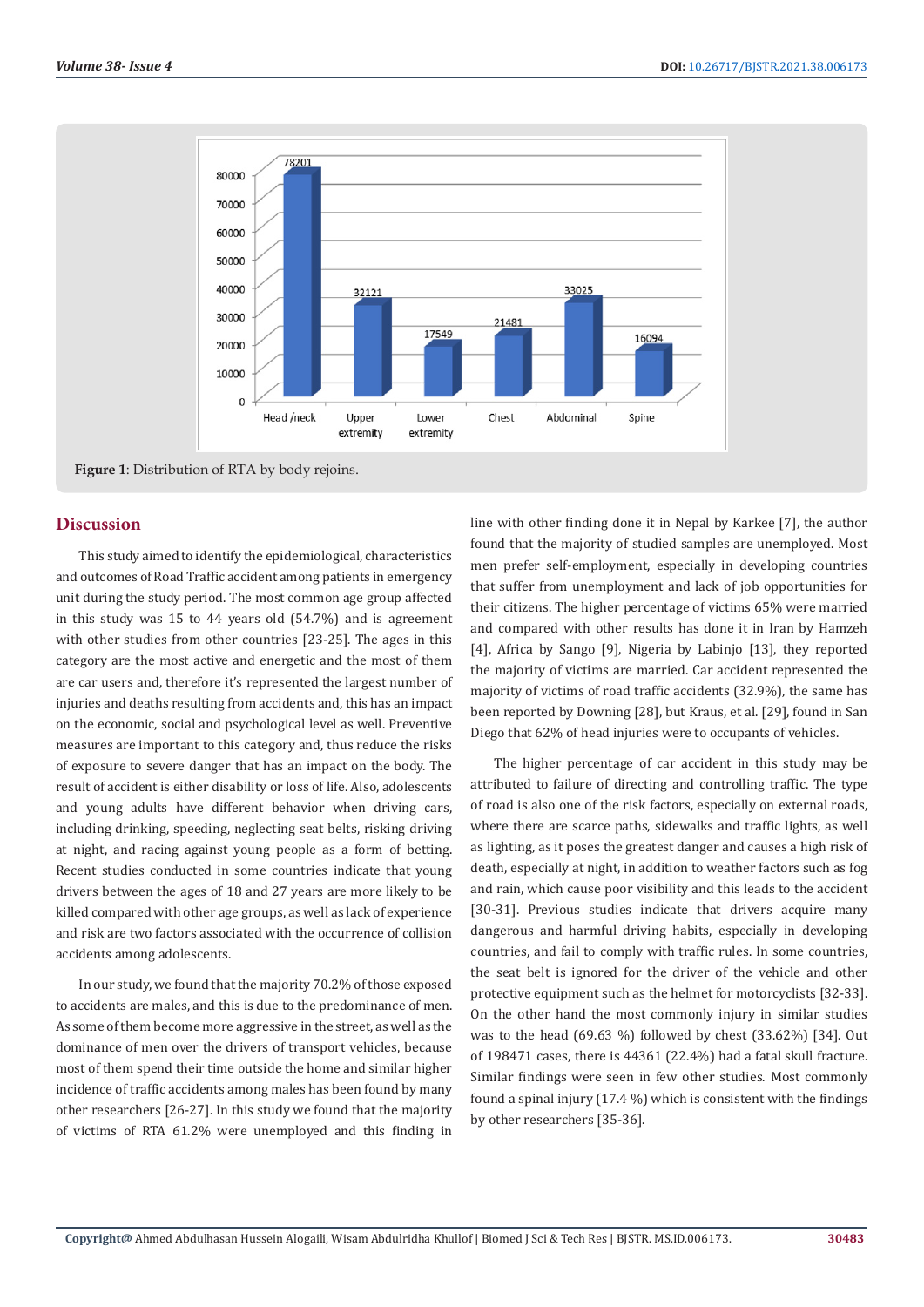Pre-hospital mortality was found to be in 24158 cases (30.9%). The rest (69.1 %) was taken to hospital where later they succumbed to their injuries. This is nearly consistent with the study conducted in Iran with higher cases of pre-hospital mortality [37]. The present study observed that the most frequent lesions were in the head / neck (39.4%) followed by abdominal injuries (16.6 %) and in upper extremity (16.2%) and this finding in line with other findings in Thailand [1], Italy [30], Nepal [23], United Arab Emirate [33], they reported the head and neck the major lesions by RTA.

# **Conclusion and Policy Implication**

In addition to the fact that road traffic injuries pose a significant health risk leading to a high rate of morbidity, disability and death, they have a significant social and economic impact on the victim, his family, and the nation as a whole. This study shows that most deaths in traffic accidents, brought to hospital, occur either immediately or within 24 hours of injury which is very worrying and highlights the need to take urgent steps to provide care services to them as quickly as possible. It also shows in our study that head injuries remain the most common and serious type of trauma seen in our hospital's emergency department and that quality neurosurgical care is essential for these patients. There is an urgent need to highlight the risk factors, conditions and chain to events that lead to accidents and it will be very useful for policy-making and health. In summary, it has been shown in this study that males, of younger ages, pose a higher risk, mortality and morbidity. Our findings may be useful for forensic experts, clinicians, and mechanical engineers looking for new vehicle occupant safety devices.

Deaths, injuries and disability after traffic accidents place a significant financial burden on the budgets of developing countries like ours. This problem must be resolved as soon as possible before causing more deaths in light of studies on the causes and prevention of traffic accidents and the support of international organizations.

### **Recommendation**

To avoid traffic accidents, you must know the traffic rules and remind these rules of the media and social media in order to reinforce these rules, in addition to subjecting drivers to training, courses and conducting tests, including psychological testing, while reminding individuals of the benefits of using seat belts and helmets. In the future, it is possible to improve road networks and their quality, direct the weight of traffic to other means of transport outside the road, produce smarter, more durable, and more reliable vehicles, create separate roads to cyclists and pedestrians, take necessary measures to reduce road speed, and implement more effective traffic controls, more severe penalties for breaking the rules, driving with alcohol, and causing fatal accidents are among the first actions to take.

# **Conflict of Interest**

None.

#### **References**

- 1. [Chadbunchachai W, Suphanchaimaj W, Settasatien A, Jinwong T \(2012\)](https://pubmed.ncbi.nlm.nih.gov/23130465/) [Road traffic injuries in Thailand: current situation. J Med Assoc Thai](https://pubmed.ncbi.nlm.nih.gov/23130465/) [95\(7\): S274-281.](https://pubmed.ncbi.nlm.nih.gov/23130465/)
- 2. [Lee JS, Kim YH, Yum JS, Jung SE, Chae CS, et al. \(2016\) Characteristics](https://www.ncbi.nlm.nih.gov/labs/pmc/articles/PMC4855123/) [of patients injured in road traffic accidents according to the new injury](https://www.ncbi.nlm.nih.gov/labs/pmc/articles/PMC4855123/) [severity score. Ann Rehabil Med 40: 288-293.](https://www.ncbi.nlm.nih.gov/labs/pmc/articles/PMC4855123/)
- 3. [Qirjako G, Burazeri G, Hysa B, Roshi E \(2008\) Factors associated with](https://www.ncbi.nlm.nih.gov/labs/pmc/articles/PMC2621023/) [fatal traffic accidents in Tirana, Albania: cross sectional study. Croat Med](https://www.ncbi.nlm.nih.gov/labs/pmc/articles/PMC2621023/) [J 49: 734-740.](https://www.ncbi.nlm.nih.gov/labs/pmc/articles/PMC2621023/)
- 4. [Hamzeh B, Najafi F, Karaminatin B, Ahmadijiouybari T, Salari A, et al.](https://www.ncbi.nlm.nih.gov/labs/pmc/articles/PMC4897842/) [\(2016\) Epidemiology of traffic crash mortality in west of Iran in a 9 year](https://www.ncbi.nlm.nih.gov/labs/pmc/articles/PMC4897842/) [period. Chin J Traumatol 19: 70-74.](https://www.ncbi.nlm.nih.gov/labs/pmc/articles/PMC4897842/)
- 5. [Der EM, Naporo S, Damnyag JB, Akosa AB \(2016\) Road traffic related](https://www.longdom.org/open-access/roadtraffic-related-deaths-in-accra-ghana-a-10year-retrospective-autopsystudy-at-the-korlebu-teaching-hospital-accra-20042013-.pdf) [deaths in Accra Ghana: A 10 year retrospective autopsy study at the](https://www.longdom.org/open-access/roadtraffic-related-deaths-in-accra-ghana-a-10year-retrospective-autopsystudy-at-the-korlebu-teaching-hospital-accra-20042013-.pdf) [Korle-Bu teaching hospital, Accra \(2004-2013\). J Forensic Pathol 1: 1-7.](https://www.longdom.org/open-access/roadtraffic-related-deaths-in-accra-ghana-a-10year-retrospective-autopsystudy-at-the-korlebu-teaching-hospital-accra-20042013-.pdf)
- 6. [Emara AM, Greiw AS, Hassan NA \(2015\) Pattern of road traffic injuries](https://www.tdj.eg.net/article.asp?issn=1110-1415;year=2015;volume=43;issue=2;spage=39;epage=45;aulast=Emara;type=0) [in patients admitted to AI-jlaa hospital, Benghazi, Libya. Tanta Med J 43:](https://www.tdj.eg.net/article.asp?issn=1110-1415;year=2015;volume=43;issue=2;spage=39;epage=45;aulast=Emara;type=0) [39-45.](https://www.tdj.eg.net/article.asp?issn=1110-1415;year=2015;volume=43;issue=2;spage=39;epage=45;aulast=Emara;type=0)
- 7. [Karkee R, Lee AH \(2016\) Epidemiology of road traffic injuries in Nepal,](https://bmjopen.bmj.com/content/6/4/e010757) [2001–2013: systematic review and secondary data analysis. Br Med J](https://bmjopen.bmj.com/content/6/4/e010757) [Open 6: e010757.](https://bmjopen.bmj.com/content/6/4/e010757)
- 8. [Naci H, Chisholm D, Baker TD \(2009\) Distribution of road traffic deaths](https://pubmed.ncbi.nlm.nih.gov/19190278/) [by road user group: a global comparison. Injury Prev 15: 55-59.](https://pubmed.ncbi.nlm.nih.gov/19190278/)
- 9. [Sango AH, Testa J, Meda N, Contrand B, Traore MS, et al. \(2016\) Mortality](https://journals.plos.org/plosone/article?id=10.1371/journal.pone.0149070) [and morbidity of urban road traffic crashes in Africa: capture-recapture](https://journals.plos.org/plosone/article?id=10.1371/journal.pone.0149070) [estimates in Bamako, Mali, 2012. Public Lib Sci 12: 1-8.](https://journals.plos.org/plosone/article?id=10.1371/journal.pone.0149070)
- 10. [Chalya LP, Mabula JB, Dass RM, Mbelenge N, Ngayomela IH, et al. \(2012\)](https://www.ncbi.nlm.nih.gov/labs/pmc/articles/PMC3292995/) [Injury characteristics and outcome of road traffic crash victims at](https://www.ncbi.nlm.nih.gov/labs/pmc/articles/PMC3292995/) [Bugando Medical Centre in Northwestern Tanzania. J Trauma Manag](https://www.ncbi.nlm.nih.gov/labs/pmc/articles/PMC3292995/) [Outcomes 6: 1-8.](https://www.ncbi.nlm.nih.gov/labs/pmc/articles/PMC3292995/)
- 11. [Saidi H, Mutiso BK, Ogengo J \(2014\) Mortality after road traffic crashes in](https://www.ncbi.nlm.nih.gov/labs/pmc/articles/PMC3937015/) [a system with limited trauma data capability. J Trauma Manag Outcomes](https://www.ncbi.nlm.nih.gov/labs/pmc/articles/PMC3937015/) [8: 2-6.](https://www.ncbi.nlm.nih.gov/labs/pmc/articles/PMC3937015/)
- 12. García-Altés A, Suelves JM, Barberí[a E \(2013\) Cost savings associated](https://www.ncbi.nlm.nih.gov/labs/pmc/articles/PMC3537251/) [with 10 years of road safety policies in Catalonia, Spain. Bull World](https://www.ncbi.nlm.nih.gov/labs/pmc/articles/PMC3537251/) [Health Organ 91: 28-35.](https://www.ncbi.nlm.nih.gov/labs/pmc/articles/PMC3537251/)
- 13. [Labinjo M, Juillard C, Kobusingye OC, Hyder AA \(2009\) The burden of](https://pubmed.ncbi.nlm.nih.gov/19494094/) [road traffic injuries in Nigeria: Results of a population-based survey. Inj](https://pubmed.ncbi.nlm.nih.gov/19494094/) [Prev 15: 157-162.](https://pubmed.ncbi.nlm.nih.gov/19494094/)
- 14. [Mohtasham-Amiri Z, Dastgiri S, Davoudi-Kiakalyeh A, Imani A,](https://pubmed.ncbi.nlm.nih.gov/27878129/) [Mollarahimi K \(2016\) An Epidemiological Study of Road Traffic](https://pubmed.ncbi.nlm.nih.gov/27878129/) [Accidents in Guilan Province, Northern Iran in 2012. Bull Emerg Trauma](https://pubmed.ncbi.nlm.nih.gov/27878129/) [4: 230-235.](https://pubmed.ncbi.nlm.nih.gov/27878129/)
- 15. [Pathak SM, Jindal AK, Verma AK, Mahen A \(2014\) An epidemiological](https://pubmed.ncbi.nlm.nih.gov/24623944/) [study of road traffic accident cases admitted in a tertiary care hospital.](https://pubmed.ncbi.nlm.nih.gov/24623944/) [Med J Armed Forces India 70: 32-35.](https://pubmed.ncbi.nlm.nih.gov/24623944/)
- 16. [Ohakwe J, Iwueze IS, Chikezie DC \(2011\) Analysis of road traffic](https://scialert.net/abstract/?doi=ajaps.2011.166.175) [accidents in Nigeria: A case study of Obinze/Nekede/Iheagwa Road in](https://scialert.net/abstract/?doi=ajaps.2011.166.175) [Imo State, Southeastern, Nigeria. Asian J App Sci 4: 166-175.](https://scialert.net/abstract/?doi=ajaps.2011.166.175)
- 17. [Boniface R, Museru L, Kiloloma O, Munthali V \(2016\) Factors associated](https://www.ncbi.nlm.nih.gov/labs/pmc/articles/PMC4862800/) [with road traffic injuries in Tanzania. Pan Afr Med J 23: 46.](https://www.ncbi.nlm.nih.gov/labs/pmc/articles/PMC4862800/)